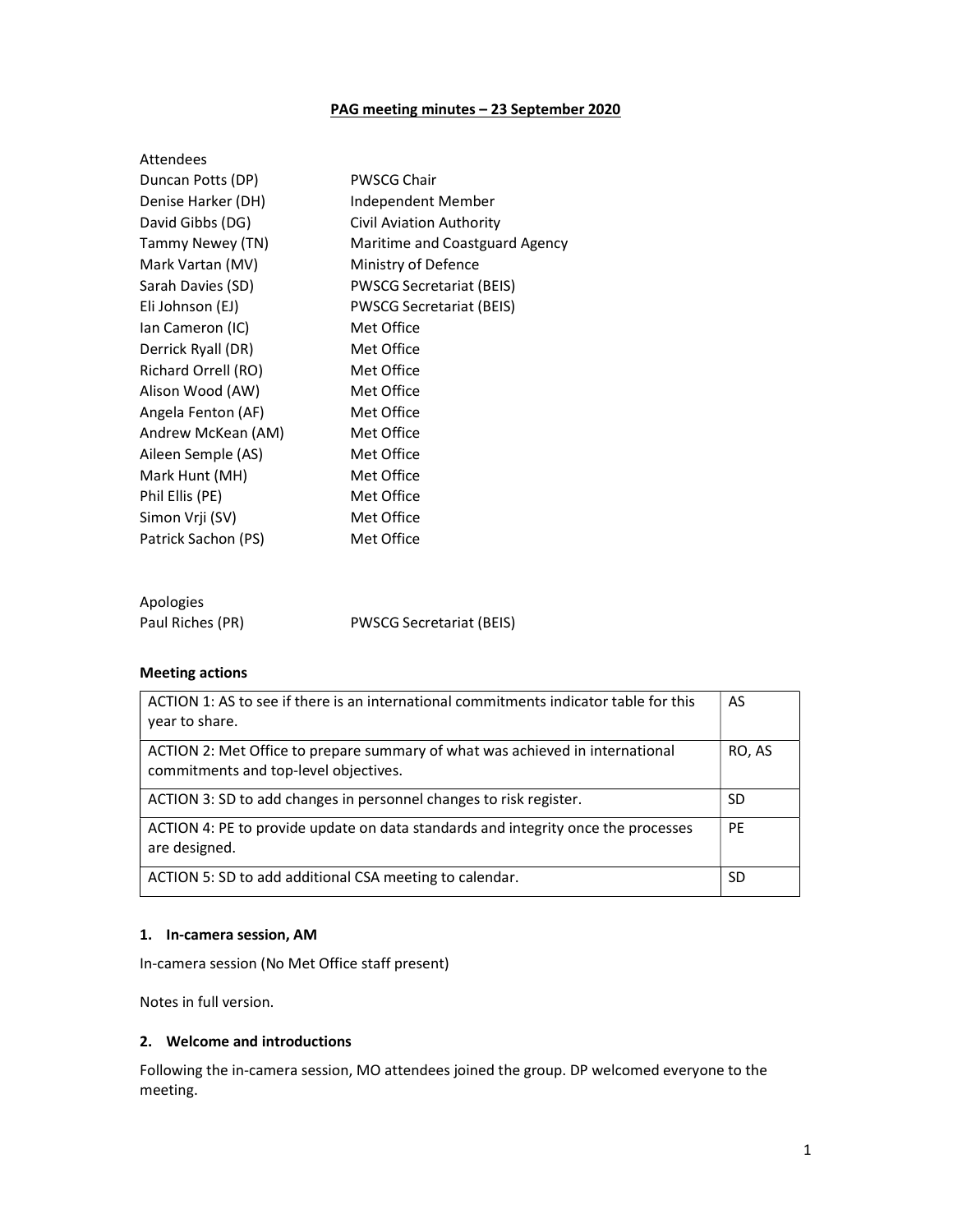## 3. Comprehensive spending review (CSR) update and development of new customer supplier agreement (CSA)

SD stated that lots of work had been done over the summer to put in the bid for Met Office and PWS as part of the CSR. Has now gone into BEIS and the BEIS bid is due to go to treasury on  $24^{th}$  September (as understood at the time of the meeting). Cautiously optimistic on PWS, but nothing confirmed. No date for when spending allocation will be announced yet. DR agreed that it was a team effort, and that his main concern is for the HPC; can SD shed light on whether treasury can push back on HCP funding although it has already been approved by treasury? SR could not confirm whether there was likely to be pushback on that item. IC felt confident regarding the ongoing discussion with treasury and the size of package that is being negotiated, although agreed that things may change. The final stages of committing to supplier were due to take place over the next 6-9 months.

SD provided a CSA update. Over summer SD looked through old reports on PWS side and spoke to all CG members, PR spoke to Broadcasters. SD has pulled together an outline of new CSA. This is a whole refresh of CSA, with PWSCG developing a more structured outcome focussed document with much tighter metrics than previous versions. From the consultation, the main points include accuracy: both when it matters (warnings) and day-to-day accuracy which builds trust in the service. Extreme temperature and rainfall were big factors, and ease of access to information was highlighted as important. It will be a big piece of work over next 3-4 months with close collaboration between PWSCG and Met Office throughout. Outline planned for 14<sup>th</sup> October PWSCG meeting to allow comments on broad themes for PWSCG, with more detailed development of metrics and milestones to be developed to be discussed at the January PWSCG meeting, following an extraordinary PAG in late November/December. IC highlighted that in the past there has been a disconnect between setting the budget and agreeing milestones for the year, can milestones be shared prior to February to tie them into budget? SD agreed that this is important, and that the milestones will be developed in time for the January PWSCG meeting, which will give time for these to be tied into budgets ahead of final sign off at the April PWSCG meeting

RO asked if accuracy discussed during the consultation referred the pull-through side (i.e. how we pass it on to the public/responders), with SD agreeing that it was the perceived accuracy of information the public are receiving rather than measured accuracy of metrics, although this is also important. DR agreed that this accuracy was highly important but wanted some expansion on the ease-of-access discussed in consultancy, does it refer to inconsistency between mediums (i.e. apps vs website)? SD confirmed that it was the ability to access what you want when you need it, in one place. For example, currently if you want a beach forecast you need to know that you can only get it on the web, not the app. TN emphasised that from marine/coastal side of things people want to find out easily about wave height, beach forecast. People do not tend to check beach conditions via the web prior to going which creates a safety issue, but location information is intelligent via an app and thus would be more effective. DR agreed that the issues highlighted were problematic and the Met Office were keen to improve these. DP added that we also need to focus on reach since majority of people no longer use traditional methods to access, with DR also in agreement.

DH asked if there is there a danger that the Met Office will move away from providing high quality content and focus on data supply, following the American model? IC stated that while the Met Office are producers and providers of that data, the Met Office needs to provide extra services too. Following an American model of 'data only' is not where the Met Office is aiming. Although the aim is to provide the best data in the world, their job is to also provide the expertise and content.

### 4. PWS finances

AM presented the PWS financial information, with AF also present to support the discussion.

On slide number 3, DP highlighted the amount of deferred revenue and stated that we need to be wary of deferred revenue. AM agreed, adding that it needs to be managed appropriately. DH was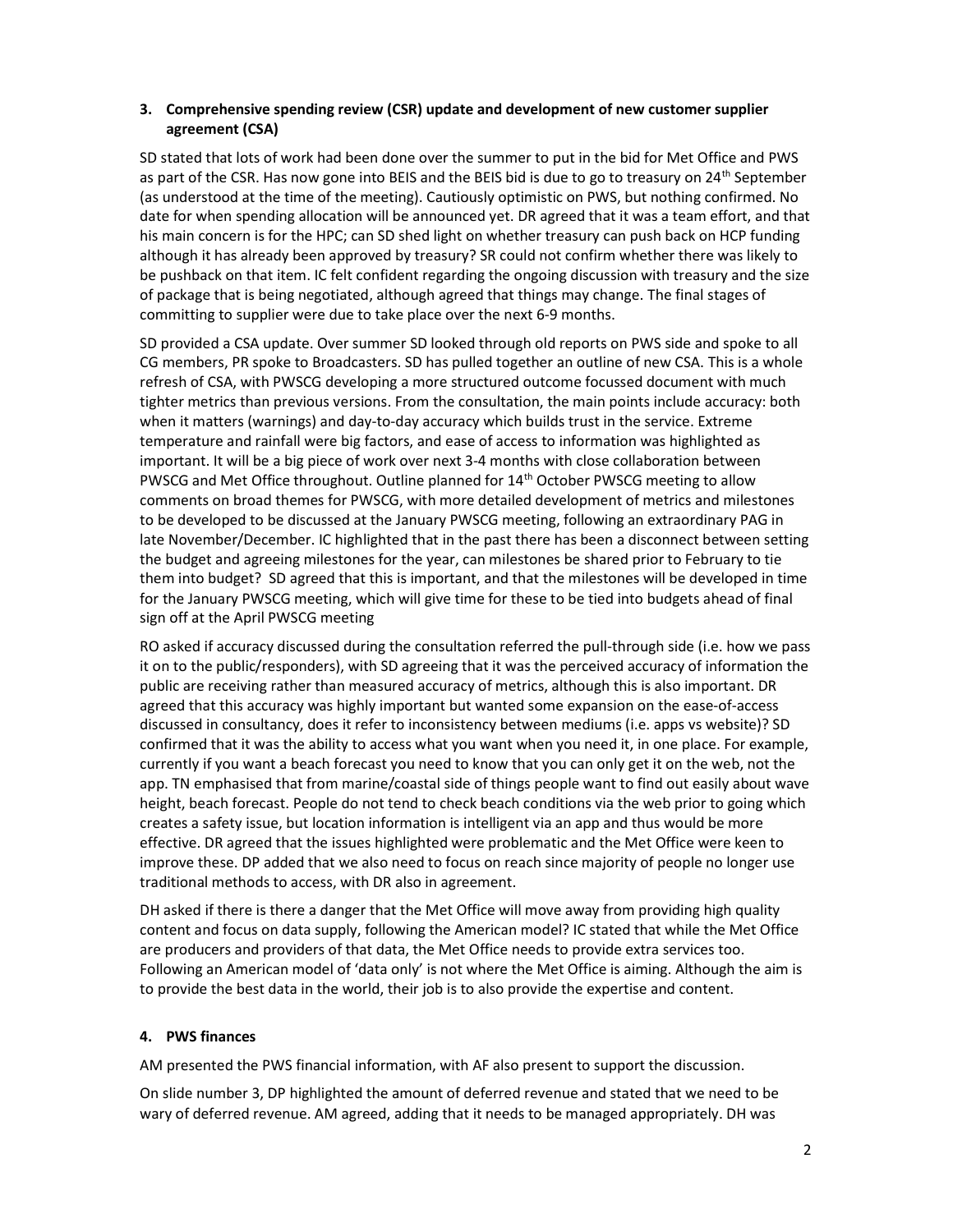concerned that some timelines on cost flexibility were underestimating how long processes such as staff reduction would take and asked whether a 2-year timeline might be more appropriate. AM and the Met Office felt that after discussing the combination of rapid and slower changes a one-year estimate was appropriate.

DH was also concerned that for the PWS FY 20/21 budget pressures deferred income was used to cover payroll, which implies that 2020 budget does not cover costs. Difficult to move forward in this way. AM stated that if COVID-19 continues to impact finances, at worst we would have to review nonconsolidated pay. DP added there were savings imposed in 2015 after a reduction in headcount up until 2018; headcount has now regrown significantly which will impact budget, with DH adding that after expensive headcount reduction it is slightly worrying that headcount may be creeping up again. AM explained that a lot of the headcount growth is paid for by external funding/revenue and specific projects. The result of cuts in meteorology network meant that rosters could not be filled, and Met Office was finding it difficult to meet MOD requirements. MOD funding enabled Met Office to increase headcount, which was specifically funded. DH have those people been brought in on specific contracts for those projects, or staff contracts? AM believed that these were fixed terms contracts generally but did not have the exact details to hand.

## 5. International commitments

AS to present international commitments slides.

DP asked whether EUMETNET is a non-political/governmental commitment and were there other non-EU countries involved. AS replied that it is not political. Norway, Switzerland, Iceland, and a few other eastern Europe non-EU countries also take part.

MV asked whether the UK will have access to Copernicus, and how the discussions were going? AS stated, that the output will still be available to the UK since it is free at the point of use. Discussions are ongoing. ECMWF perform a lot of work on Copernicus, so if they are unable to run and perform those from the UK, they may see loss of revenue. But data should be unaffected. IC added that they do not currently know what will happen with Copernicus but will keep members briefed when details are known. SD stated that a bid is being submitted on  $1<sup>st</sup>$  October to host the EU activities for ECMWF, legally we can host them but there is competition. IC we also have other specific international relations, but we may end up with outputs on some projects without having any input into what is done.

DG asked whether the international commitments indicator table that used to be presented is available. AS was going to see if this is available.

### ACTION 1: AS to see if there is an international commitments indicator table for this year to share.

DP the international work is an important part of PWS, can we have something in there for CSA? SD yes already on the case for this to determine new measurable indicators. RO added that 18/19 CSA may provide an example of how the international metrics can be defined up front. SD asked if we could sign off PPM6 for this year based on what we have this year? AW although outputs have been valuable there were no pre-agreed objectives that we can reconcile.

# ACTION 2: Met Office to prepare summary of what was achieved in international commitments and top-level objectives in order for the PAG to sign off

# 6. High performance computing

MH presented an update on the HPC.

MV wanted clarification on the resilience of multi-node setup, i.e. if one node goes down how does this impact operations? Will UK based systems work properly if non-UK based systems go down? MH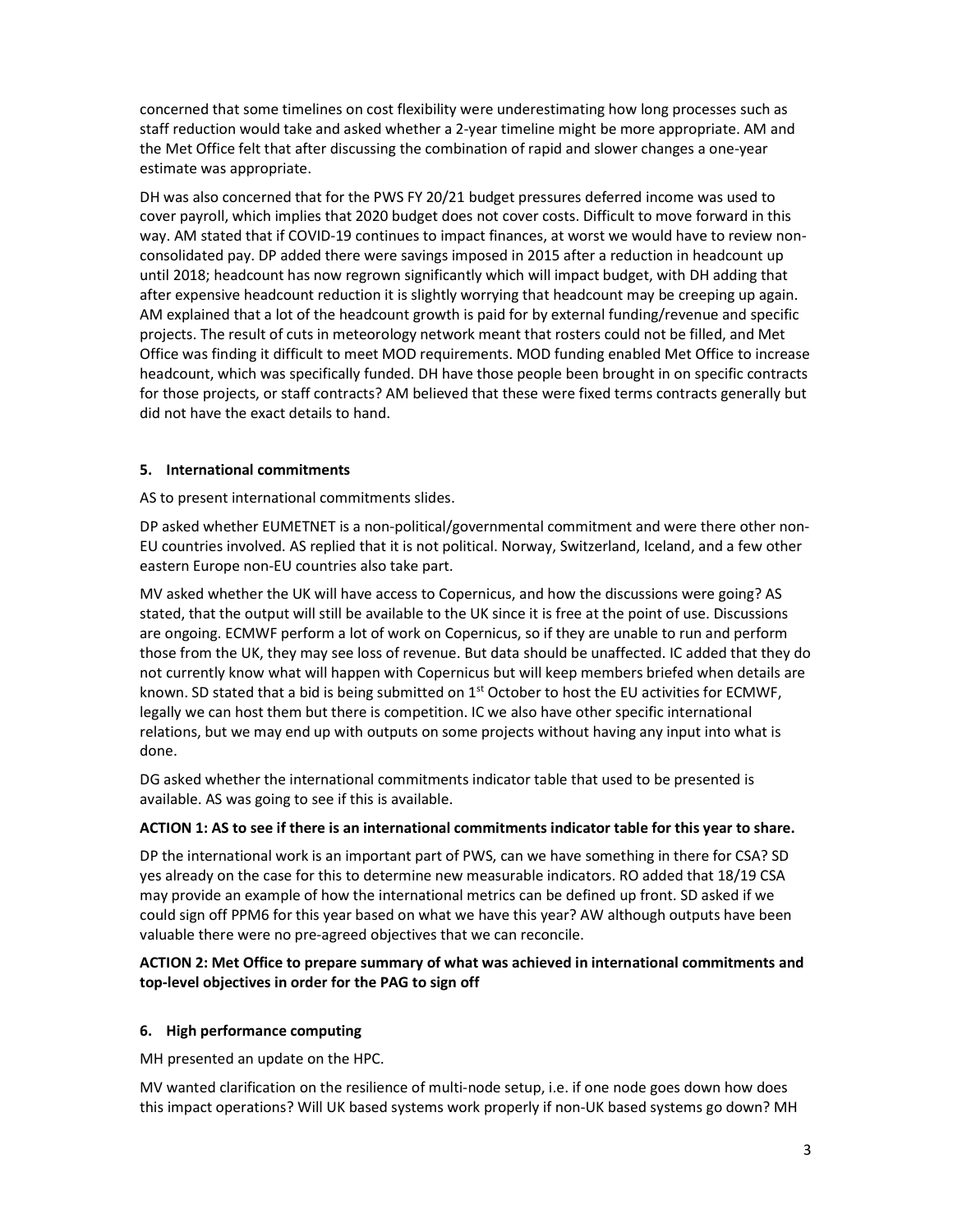confirmed that work is spread across multiple nodes to give system resilience and disaster recovery processes. All tenders are proposing this design and a significant improvement on current design. All nodes are geographically diverse, whereas currently they are not. Resilience within the systems themselves are also substantially improved over the current setup. The direct operational output will be based in the UK, and this is an essential part of the agreement with central government. The UK based systems can operate independently if non-UK based systems go down.

DH stated that this is huge piece of work, and associated risks also large. Important to make sure what we get out of it in terms of accuracy and service improvements to help the key missions for the PWS are delivered. MH agreed, stating that investment will be done in line with other strategic investments to enable each other. Supercomputer increases capability, but we also need to get scientific innovation out into the hands of our users and that's where strategic innovations come in line with this. The combination of strategic innovation improves service. IC also stated that Government stakeholders have signed up to significant improvements on services, but the exact use of this new capability has yet to be finalised, with PWS to be involved in these decisions. DR added that the supercomputer will improve overall forecast ability, but the challenge is ensuring that the pull through into product output reflects this. The improvement in service needs to be clear to consumers, which has not always happened in the past.

## 7. Strategic actions (Data) updates

PE, PS and SV presented strategic actions (data) updates.

DH queried whether previous legacy issues sorted out via the T&E programme? PE said that T&E began the journey but realised that until capabilities are improved the import of legacies was too big. The update described in the presentation allows us to move T&E to the next level.

MV was concerned that areas of data pooled via users are identifiable in user location. PE said that data can be pooled over wider areas and whole globe if necessary. PE added that many of the defence services will not be in the public domain at all and data will be moved to thundercloud for example.

DG asked for clarification on data standards and how integrity of data will be maintained throughout the stages. PE we are building in data verification stages at every step of the way into the new systems. Full design not finalised but will provide an update on this once it is.

### ACTION 3: PE to provide update on data standards and integrity once the processes are designed.

### 8. Review of Risk register

SD most risks register items have been discussed during the meeting, does anyone else have additional comments? DH can we add changes in personnel and the risks that that brings to an organisation and how it functions to the register? SD will do this.

### ACTION 4: SD to add changes in personnel changes to risk register.

IC also added they are trying to ensure any reorganisation it as smooth and clean as possible. IC recognises the concern that changes in staff pose a risk and offered assurances that the PWSCG is the major client of the organisation and it is important that the PWSCG is informed and feels positively about changes.

DP PWS about reputation and trust and the risk register is useful to ensure that this trust and reputation is maintained. Need to make sure the metrics can accurately measure performance and work out what is important E.g. PPM5. RO stated that PPM5 metric drives a lot of discussion and challenge between science and business. Genuine appetite and desire for metrics to be strengthened and changed. OR happy to do a deep dive into those metrics and highly performing and poorly performing the metrics.